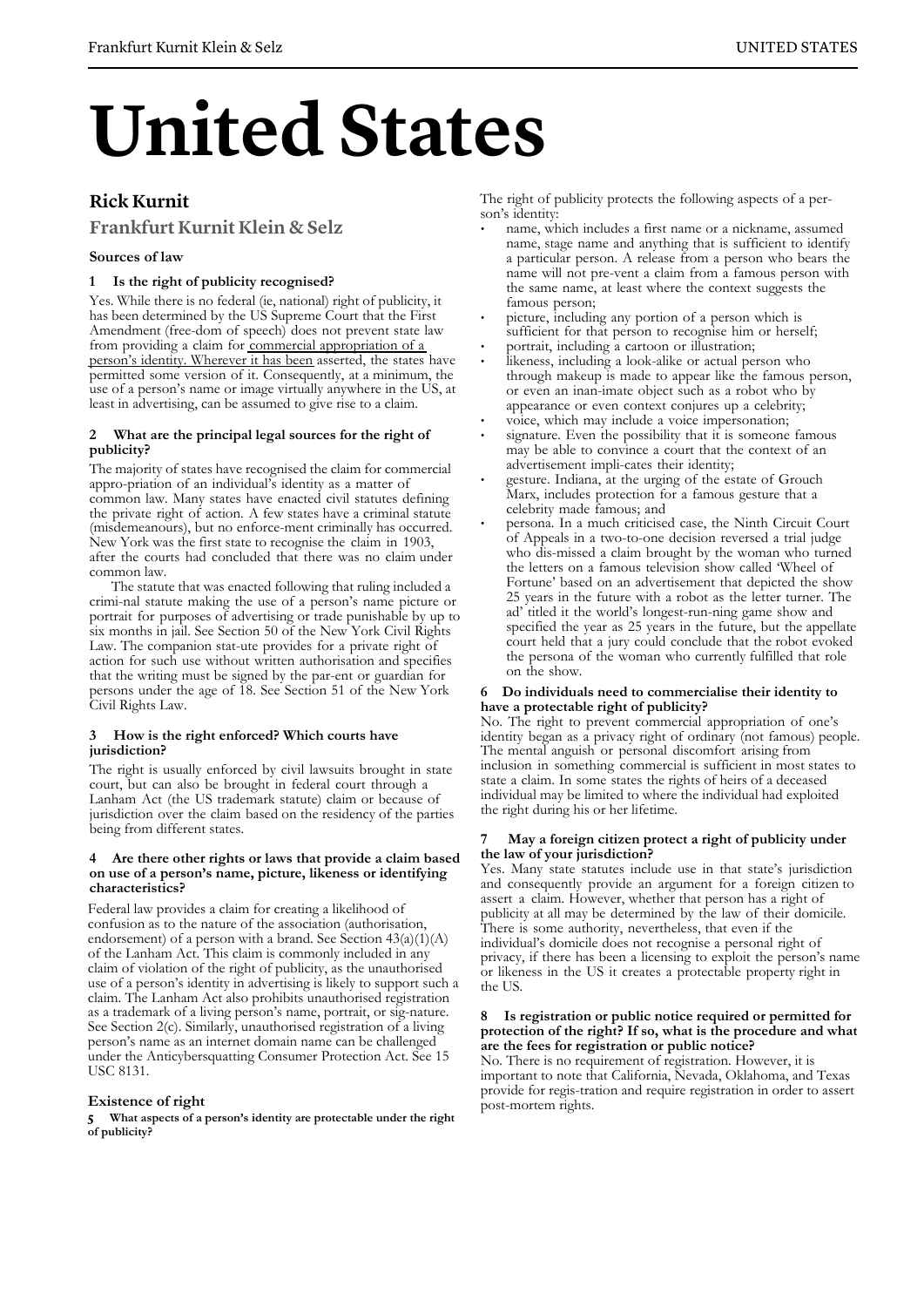Registration is with the state Secretary of State (as with corporate registration to create a corporation to do business in the state) and entails filing a form and making a modest payment.

#### **9 Is the right protected after the individual's death? For how ong? Must the right have been exercised while the individual was alive?**

The different states have taken different positions on whether the right of publicity may continue after death. Initially as a privacy right it was limited to living persons who would object to being used commercially. As celebrity rights became more valuable, the property right in licensing a person's celebrity came to be recognised. Most famously, Tennessee, the home state of Elvis Presley, passed a statute that would protect the extremely valuable rights to everything connected with Elvis. It is the most complicated state statute by providing for an initial 10-year period of use, but as long as the rights are commercially exploited there is no end until two years of non-use. Most states limit the continuation of the post-mortem rights to 20 (Virginia) and 100 years (Indiana). California by statute is 70 years, but New York has yet to recognise any post-mor-tem rights for the estates of New York residents. Very few states (eg, Utah) have continued the rule that the right had to be exercised during the individual's lifetime to extend after death.

#### **Ownership of right**

#### **10 Can the right be transferred? In what circumstances?** Yes. Individuals are able to transfer any of the rights, including

the right to use any recognisable aspect of their identity in any manner that they wish. Thus assignments may be limited in time, media, geogra-phy, and product category. Celebrities may assign all of their rights to a loan out company that they own or in which the ownership is divided. Celebrities are also advised to assign these rights upon their death to a corporate entity, charity, or preferred heir.

#### **11 Can the right be licensed? In what circumstances?**

Yes. An individual can license a third party to use of the rights for any period of time, geography, media, product category, or purpose.

#### **12 If the right is sold or licensed, who may sue for infringement?**

The individual. The owner of an exclusive right can enforce its rights with respect to the scope of its license, but typically the license will include a requirement that the owner pursue any infringer.

#### **13 If post-mortem rights are recognised, are they limited to natural heirs or can they be enforced under a contract by an assignee or left to an entity?**

Most states permit transfer by contract, will or other testamentary instructions. Where the individual has made no provision, most states treat any publicity rights as part of the residuary estate. In most instances that means that the executor of the estate may dispose of it for the benefit of the heirs. After the estate is closed, the heirs can license exploitation of the rights. A few states (eg, Florida) limit the intestate inheritance to natural heirs. California's right of publicity stat-ute specifies that the surviving spouse and issue (children or grandchil-dren) receive half of the right each and in equal shares among the issue. If either the spouse or the issue do not survive, the survivor receives the entire right. If there are no surviving spouse or issue, the right of publicity terminates.

#### **14 Are there any actions that rights owners should take to ensure their rights are fully protected?**

A celebrity, or anyone with valuable publicity rights, should plan on establishing their estate in a state that recognises post-mortem rights. Creating a corporate entity and assigning all such rights may aid in the exploitation of the rights, especially in the immediate

aftermath of the celebrity's death. The holder of the postmortem rights would be well advised to file that ownership with the California Secretary of State.

#### **Infringement**

#### **15 What constitutes infringement of the right?**

The following elements constitute an infringement of the right of publicity:

• use of an element of a person's persona – name, picture, likeness, voice, signature, gesture, or context – sufficient that they can iden-tify themselves;

• in advertising or a commercial promotion or product – even if there is no apparent endorsement; and

• that is not protected by the First Amendment or statutory public interest exceptions, or exceptions for truthful advertising of the content of a communications medium – books, magazines, films – where the individual is the subject or the artist contained in the publication.

#### **16 Are certain formats of intellectual property excluded from claims based on the right of publicity? What is the legal basis of the exclusions?**

Yes. The First Amendment does limit the ability of individuals to use the courts to penalise some speech. As a result, courts interpret state stat-utes and common law claims to be consistent with First Amendment protection of free speech on issues of public importance. Consequently, there needs to be a commercial aspect to the speech greater than just the fact that the publisher receives payment or subscription revenue. In 1903, when the first statute was enacted, the assumption was that advertising was easily distinguished from editorial or artistic expres-sion and that a prohibition on a use for advertising or trade would not chill protected speech. Today the integration of brand messaging into content has made this a difficult issue. Publishers of editorial content are now creating content commissioned by advertisers that may well not be considered to be advertising (containing no claims about the product or the brand or its competitors), but a possible right of publicity claim by anyone referenced in the content is still a concern.

Many state statutes specifically exempt bona fide news, biography, political campaigns, art, entertainment, and sports reporting. Video games have been held to be First Amendment protected entertain-ment, but courts have held that video games based on actual athletes performing as they do in their actual careers may give rise to a right of publicity claim. These cases are still subject to ongoing litigation.

#### **17 Is knowledge or intent to violate the right necessary for a finding of infringement?**

No. It is essentially a strict liability tort. An advertiser may be liable for any repurposing of content, even a retweet, that it authorises or allows to remain after learning of it.

#### **18 Does liability extend to media publishing content created by an advertiser and website operators publishing posts by third parties? Does republishing or retweeting or other social media propagation of existing content give rise to liability?**

Yes. If the content is commercial as opposed to editorial, it may give rise to a claim. Recently, a congratulatory page in a commemorative issue of Sports Illustrated that was devoted to Michael Jordan being elected to the Hall of Fame was held to be sufficiently commercial (it enhanced the reputation of the supermarket chain that was congratulating him) to support a right of publicity claim. Any authorised republishing or retweeting or sponsored social media promotion may give rise to liabil-ity. Even allowing content posted by others that contains a reference to a celebrity to remain on a company site might be deemed to be a use of a celebrity for purposes of a right of publicity claim.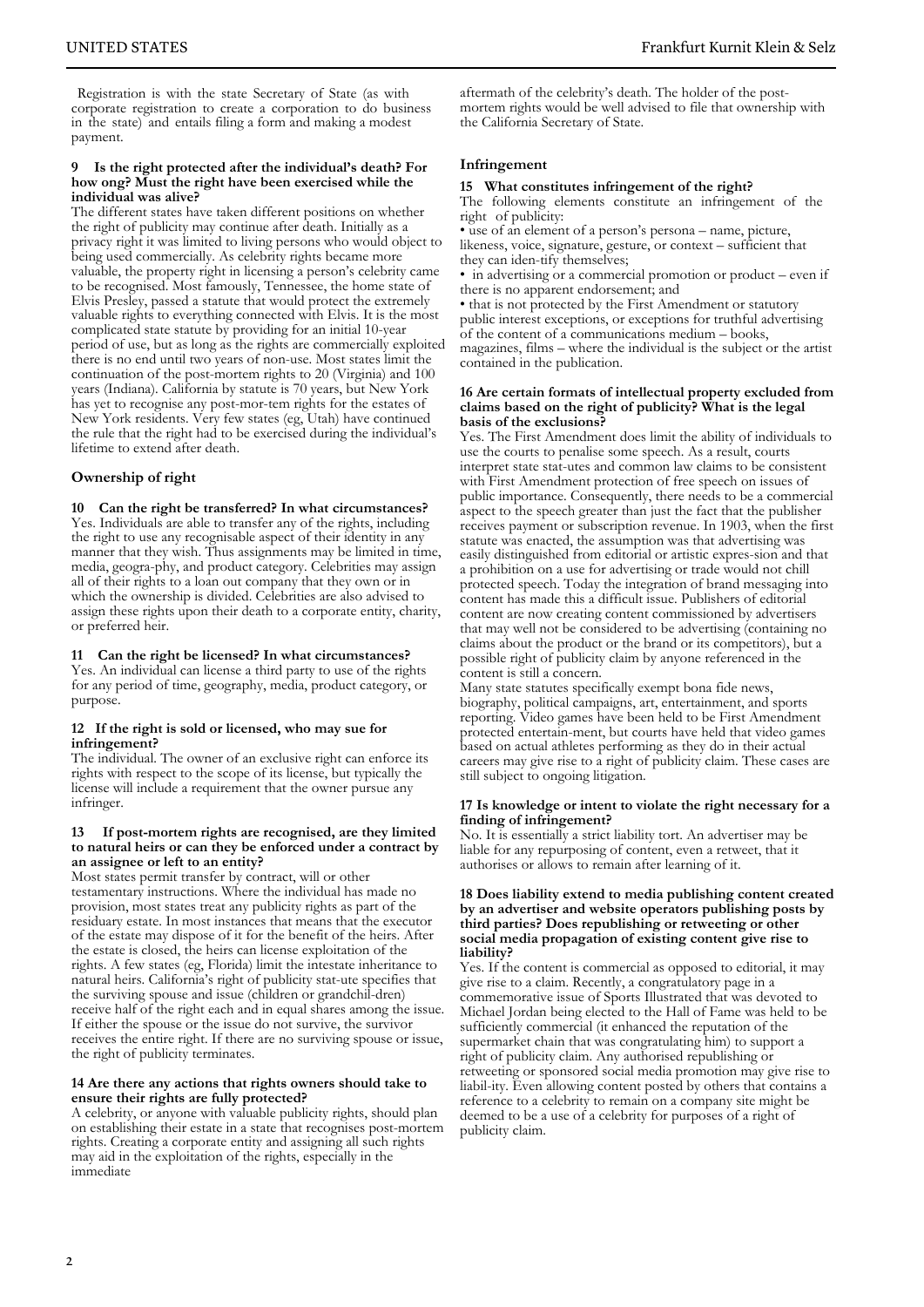#### **Remedies**

#### **19 What remedies are available to an owner of the right of publicity against an infringer? Are monetary damages available?**

Remedies include an injunction mandating the removal of the content and damages, such as punitive damages – damages based on the value of the business that has been held liable in order to award a substantial enough punishment to deter the offending conduct. This is not a situation where it can be assumed that all the user will receive is a cease and desist letter (see question 22).

#### **20 Is there a time limit for seeking remedies?**

There are statutory statutes of limitations requiring that the claim be brought within a limited period of time of first use, or discovery of the use. In California it is two years. In New York it is one year. The single publication rule – that the continuous publication of the content is measured from the first publication – is generally applied to calculation of the running time of the statute of limitations.

#### **21 Are attorneys' fees and costs available? In what circumstances?**

The general rule in the US is that each party bears its own costs and attorneys' fees. Where public policy favours certain claims, there is a specific statutory provision for the award of attorneys' fees. Therefore, it is significant that the California statute specifies that the prevailing party in a right of publicity claim brought under the statute is entitled to attorneys' fees and costs. In addition, a companion claim under the Lanham Act for creating the likelihood of a false connection or endorsement by a celebrity provides that the judge may award attorneys' fees where the violation was knowing and willful.

#### **22 Are punitive damages available? If so, under what conditions?**

Yes. The New York statute explicitly provides that punitive damages may be awarded merely upon showing that the use was knowing. The California statute provides that the court may award punitive dam-ages, but the general rule in California is that punitive damages are to be awarded where there is 'oppression, fraud, or malice'. Similar to California, most states require extraordinary wrongdoing to support punitive damages. Thus continuation of the use without a plausible justification after receiving a bona fide objection from the exclusive licensee or owner of the publicity rights might support an award of punitive damages. Documentation that the user knew that the use was unauthorised and objectionable and proceeded after a warning may also support an award of punitive damages.

#### **23 Is preliminary relief available? If so, what preliminary measures are available and under what conditions?**

Yes. A preliminary injunction requiring the cessation of the use pending the resolution of the case may be granted. Generally, this is deter-mined by the court on preliminary motion and entails a brief hearing if requested to aid the court in determining whether the continuing use will cause damage that is sufficiently remedied by an award money. The party seeking the preliminary injunction will be required to demonstrate their likelihood of success on the claim – that they fulfil the elements of the claim – and the court must consider whether there is a defence to the claim that is likely to be successful. Most jurisdictions also require the court to consider the balance of the hardships resulting from the grant or denial of the injunction.

The party seeking the injunction is typically required to post a bond sufficient to compensate the defendant for any damage suffered due to an injunction that should not have been granted. The bond can be quite substantial where the injunction will delay or derail an advertising campaign or a product launch.

#### **24 What are the measures of damages?**

All of the above are acceptable measures of damages, except damage to reputation, which is properly not included as defamation claims are subject to strict limitations. However, damage to the value of a celebrity's endorsement for future deals will cover the same injury. The right of privacy as initially created was focused on the offence to personal integrity in being commercially exploited without permission. The damage in terms of mental anguish and upset remains available to anyone, including a private person with no apparent publicity value. The right of publicity is the extension of the unjust enrichment claim – the value to the user of not paying for the image or model. Thus the dam-ages are far more significant in the case of a celebrity whose name or persona has value in getting attention or in implied endorsement.

#### **25 What significant judgments have recently been awarded for infringement of the right?**

A Chicago jury awarded Michael Jordan \$8.9 million for a single publication of an advertisement in only one magazine that was a commemorative issue of Sports Illustrated devoted to Michael Jordan. Jordan testified that he would not lend his name to a brand for advertising purposes for less than \$10 million. In the leading case on punitive damages, the advertising agency proceeded with using a voice imitation of a professional singer in a radio commercial for potato chips after counsel advised that it might violate the singer's right of publicity. The value of the singer's performance or apparent participation was set at \$375,000, but the knowing and willful nature of the violation added \$2 million in punitive damages.

A sponsor of a concert created a television commercial that promoted the concert and the product, which included a brief clip of a band that performed at the concert. The band sued. The award included \$2.8 million in punitive damages.

#### **Litigation**

#### **26 In what forum are right of publicity infringement proceedings held?**

These are private lawsuits instituted by the owner of the rights in the state of their choice as plaintiff. In response to a cease and desist letter, the company facing the claim may choose to bring a declaratory judgment action – seeking a ruling that the complained of content is not in fact a violation of an exclusive license, there is a better chance of using the law where the use is published rather than the law of the domicile of the individual who has been exploited.

The defendant often prefers to be in federal court, especially where there is a defence that the use is protected by the First Amendment (see question 16). In the US it is possible for the defendant to remove a case to the federal court when the parties are residents of different states and the controversy concerns more than \$75,000. Celebrities generally will include a number of claims, including false advertising and the Lanham Act claim for likelihood of confusion as to the nature of the association of the celebrity with the advertiser or false endorsement, which are federal claims and provide a basis for the case to be brought in federal court.